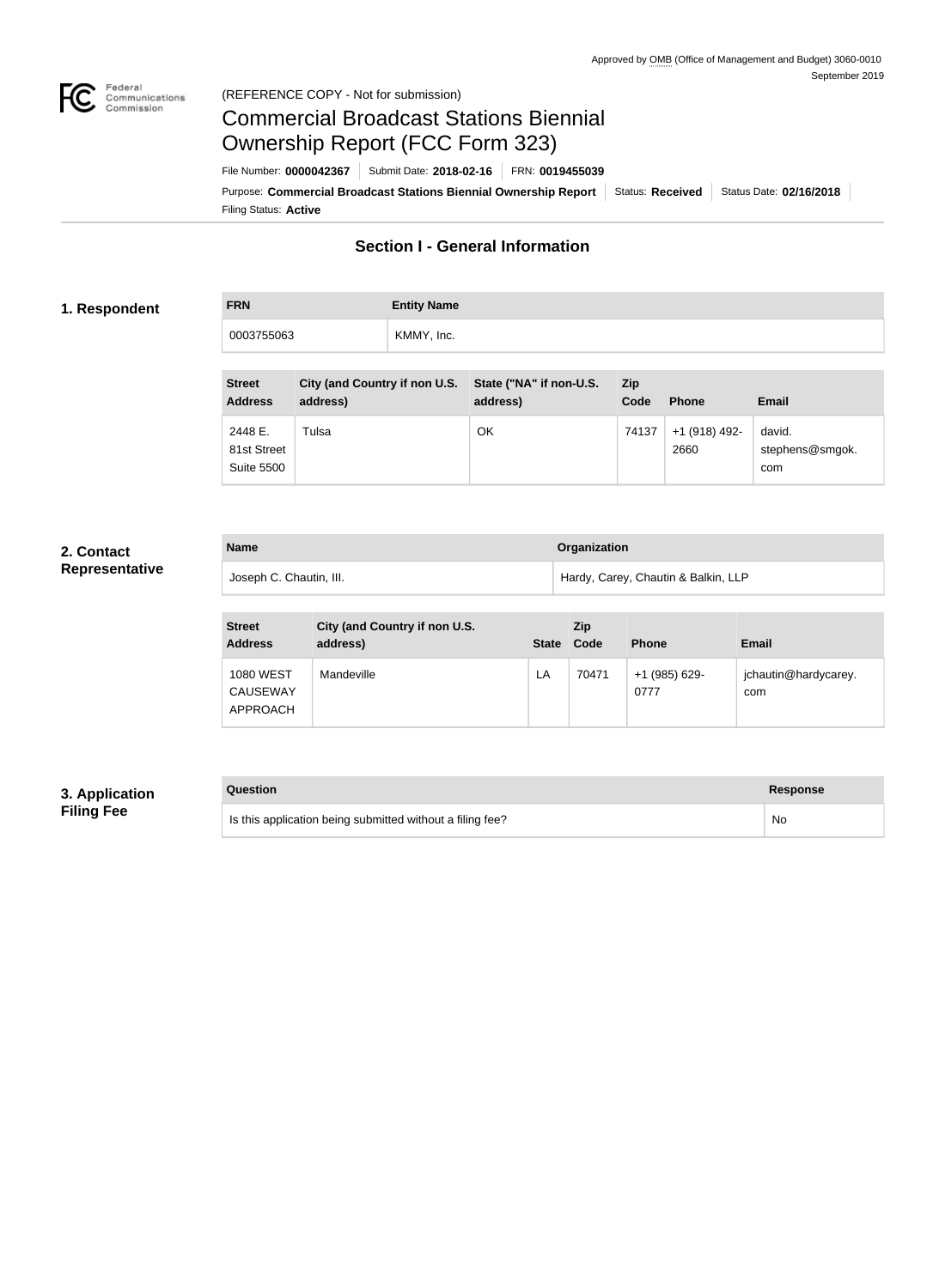| <b>Fees</b> | <b>Application Type</b> | <b>Form Number</b> | <b>Fee Code</b> | Quantity | <b>Fee Amount</b> | <b>Subtotal</b> |
|-------------|-------------------------|--------------------|-----------------|----------|-------------------|-----------------|
|             | Biennial                | Form 323           | <b>MAR</b>      |          | 85                | \$70.00         |
|             |                         |                    |                 |          | Total             | \$70.00         |

## **4. Nature of Respondent**

| (a) Provide the following information about the Respondent: |                        |  |  |
|-------------------------------------------------------------|------------------------|--|--|
| <b>Relationship to stations/permits</b>                     | Licensee               |  |  |
| <b>Nature of Respondent</b>                                 | For-profit corporation |  |  |

**(b) Provide the following information about this report:**

| <b>Purpose</b> | Biennial                                                                                                                                                                               |
|----------------|----------------------------------------------------------------------------------------------------------------------------------------------------------------------------------------|
| "As of" date   | 10/01/2017                                                                                                                                                                             |
|                | When filing a biennial ownership report or validating<br>and resubmitting a prior biennial ownership report, this<br>date must be Oct. 1 of the year in which this report is<br>filed. |

## **5. Licensee(s) and Station(s)**

#### **Respondent is filing this report to cover the following Licensee(s) and station(s):**

| <b>Licensee/Permittee Name</b> |                  | <b>FRN</b>      |              |                |  |
|--------------------------------|------------------|-----------------|--------------|----------------|--|
| KMMY, Inc.                     |                  |                 | 0003755063   |                |  |
|                                |                  |                 |              |                |  |
| Fac. ID No.                    | <b>Call Sign</b> | <b>City</b>     | <b>State</b> | <b>Service</b> |  |
| 35141                          | KYAL-FM          | <b>MUSKOGEE</b> | OK           | FM             |  |

## **Section II – Biennial Ownership Information**

#### **1. 47 C.F.R. Section 73.3613 and Other Documents**

Licensee Respondents that hold authorizations for one or more full power television, AM, and/or FM stations should list all contracts and other instruments set forth in 47 C.F.R. Section 73.3613(a) through (c) for the facility or facilities listed on this report. In addition, attributable Local Marketing Agreements (LMAs) and attributable Joint Sales Agreements (JSAs) must be disclosed by the licensee of the brokering station on its ownership report. If the agreement is an attributable LMA, an attributable JSA, or a network affiliation agreement, check the appropriate box. Otherwise, select "Other." Non-Licensee Respondents, as well as Licensee Respondents that only hold authorizations for Class A television and/or low power television stations, should select "Not Applicable" in response to this question.

| Document Information                            |                                                    |  |  |  |  |
|-------------------------------------------------|----------------------------------------------------|--|--|--|--|
| Description of contract or instrument           | Articles of Incorporation                          |  |  |  |  |
| Parties to contract or instrument               | State of Oklahoma                                  |  |  |  |  |
| Date of execution                               | 07/1993                                            |  |  |  |  |
| Date of expiration                              | No expiration date                                 |  |  |  |  |
| <b>Agreement type</b><br>(check all that apply) | Other<br><b>Agreement Type: Governing document</b> |  |  |  |  |

**Document Information**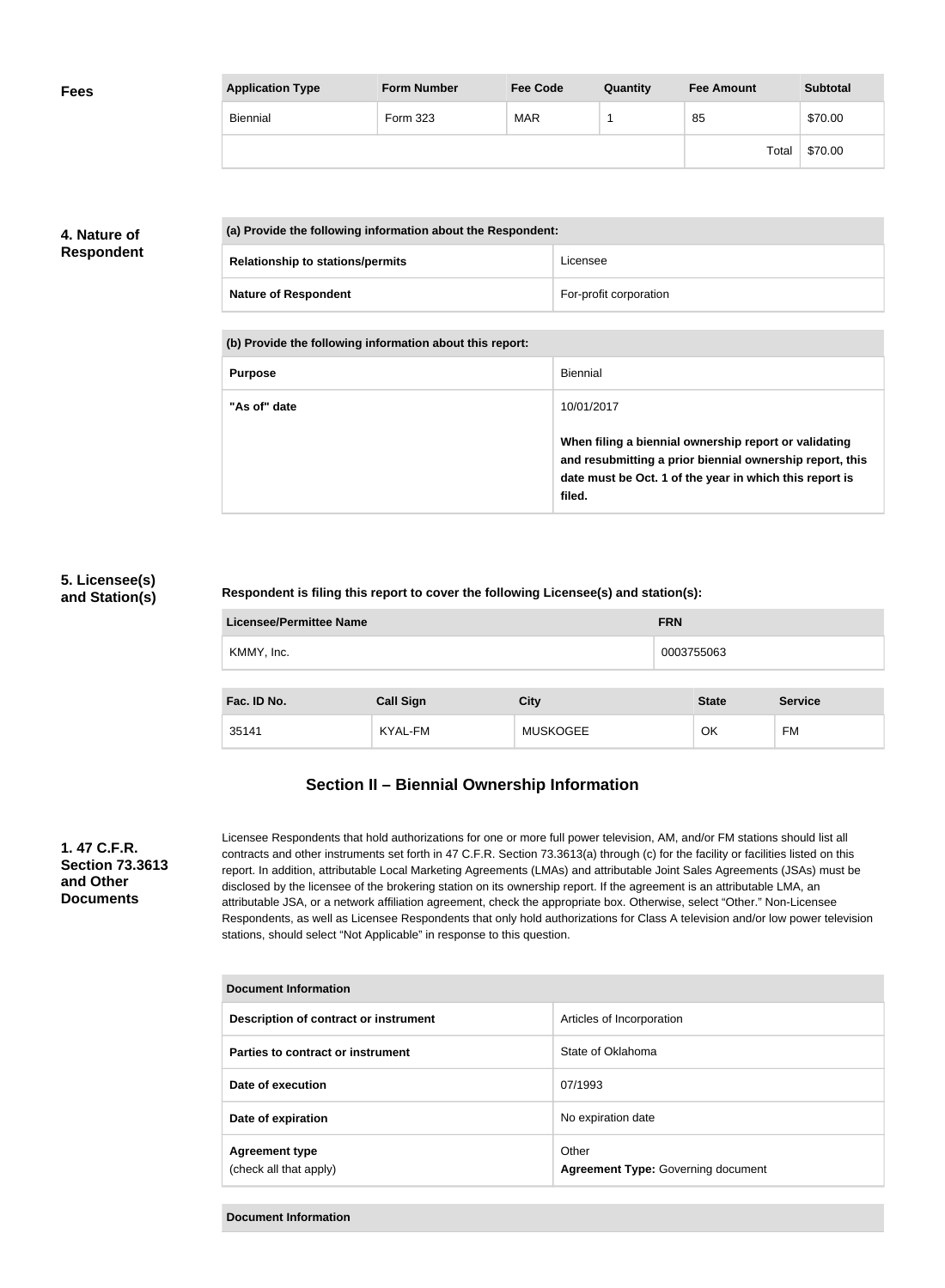| Description of contract or instrument           | <b>Bylaws</b>                                      |
|-------------------------------------------------|----------------------------------------------------|
| Parties to contract or instrument               | Shareholders                                       |
| Date of execution                               | 07/1993                                            |
| Date of expiration                              | No expiration date                                 |
| <b>Agreement type</b><br>(check all that apply) | Other<br><b>Agreement Type: Governing document</b> |

## **2. Ownership Interests**

**(a)** Ownership Interests. This Question requires Respondents to enter detailed information about ownership interests by generating a series of subforms. Answer each question on each subform. The first subform listing should be for the Respondent itself. If the Respondent is not a natural person, also list each of the officers, directors, stockholders, non-insulated partners, non-insulated members, and any other persons or entities with a direct attributable interest in the Respondent pursuant to the standards set forth in 47 C.F.R. Section 73.3555. (A "direct" interest is one that is not held through any intervening companies or entities.) List each interest holder with a direct attributable interest in the Respondent separately.

Leave the percentage of total assets (Equity Debt Plus) field blank for an interest holder unless that interest holder has an attributable interest in the Respondent solely on the basis of the Commission's Equity Debt Plus attribution standard, 47 C.F.R. Section 73.3555, Note 2(i).

In the case of vertical or indirect ownership structures, list only those interests in the Respondent that also represent an attributable interest in the Licensee(s) for which the report is being submitted.

Entities that are part of an organizational structure that includes holding companies or other forms of indirect ownership must file separate ownership reports. In such a structure do not report, or file a separate report for, any interest holder that does not have an attributable interest in the Licensee(s) for which the report is being submitted.

Please see the Instructions for further detail concerning interests that must be reported in response to this question.

The Respondent must provide an FCC Registration Number for each interest holder reported in response to this question. Please see the Instructions for detailed information and guidance concerning this requirement.

| <b>UWIIGI SHIP IHIUHIIGUUH</b>                          |                                                         |                      |                                   |  |  |
|---------------------------------------------------------|---------------------------------------------------------|----------------------|-----------------------------------|--|--|
| <b>FRN</b>                                              | 0003755063                                              |                      |                                   |  |  |
| <b>Entity Name</b>                                      | KMMY, Inc.                                              |                      |                                   |  |  |
| <b>Address</b>                                          | PO Box                                                  |                      |                                   |  |  |
|                                                         | <b>Street 1</b>                                         | 2448 E. 81st Street  |                                   |  |  |
|                                                         | <b>Street 2</b>                                         | <b>Suite 5500</b>    |                                   |  |  |
|                                                         | <b>City</b>                                             | Tulsa                |                                   |  |  |
|                                                         | State ("NA" if non-U.S.<br>address)                     | OK                   |                                   |  |  |
|                                                         | <b>Zip/Postal Code</b>                                  | 74137                |                                   |  |  |
|                                                         | Country (if non-U.S.<br>address)                        | <b>United States</b> |                                   |  |  |
| <b>Listing Type</b>                                     | Respondent                                              |                      |                                   |  |  |
| <b>Positional Interests</b><br>(check all that apply)   | Respondent                                              |                      |                                   |  |  |
| <b>Tribal Nation or Tribal</b><br><b>Entity</b>         | Interest holder is not a Tribal nation or Tribal entity |                      |                                   |  |  |
| <b>Interest Percentages</b><br>(enter percentage values | <b>Voting</b>                                           | 0.0%                 | <b>Jointly Held?</b><br><b>No</b> |  |  |
| from 0.0 to 100.0)                                      | <b>Equity</b>                                           | 0.0%                 |                                   |  |  |
|                                                         |                                                         |                      |                                   |  |  |

#### **Ownership Information**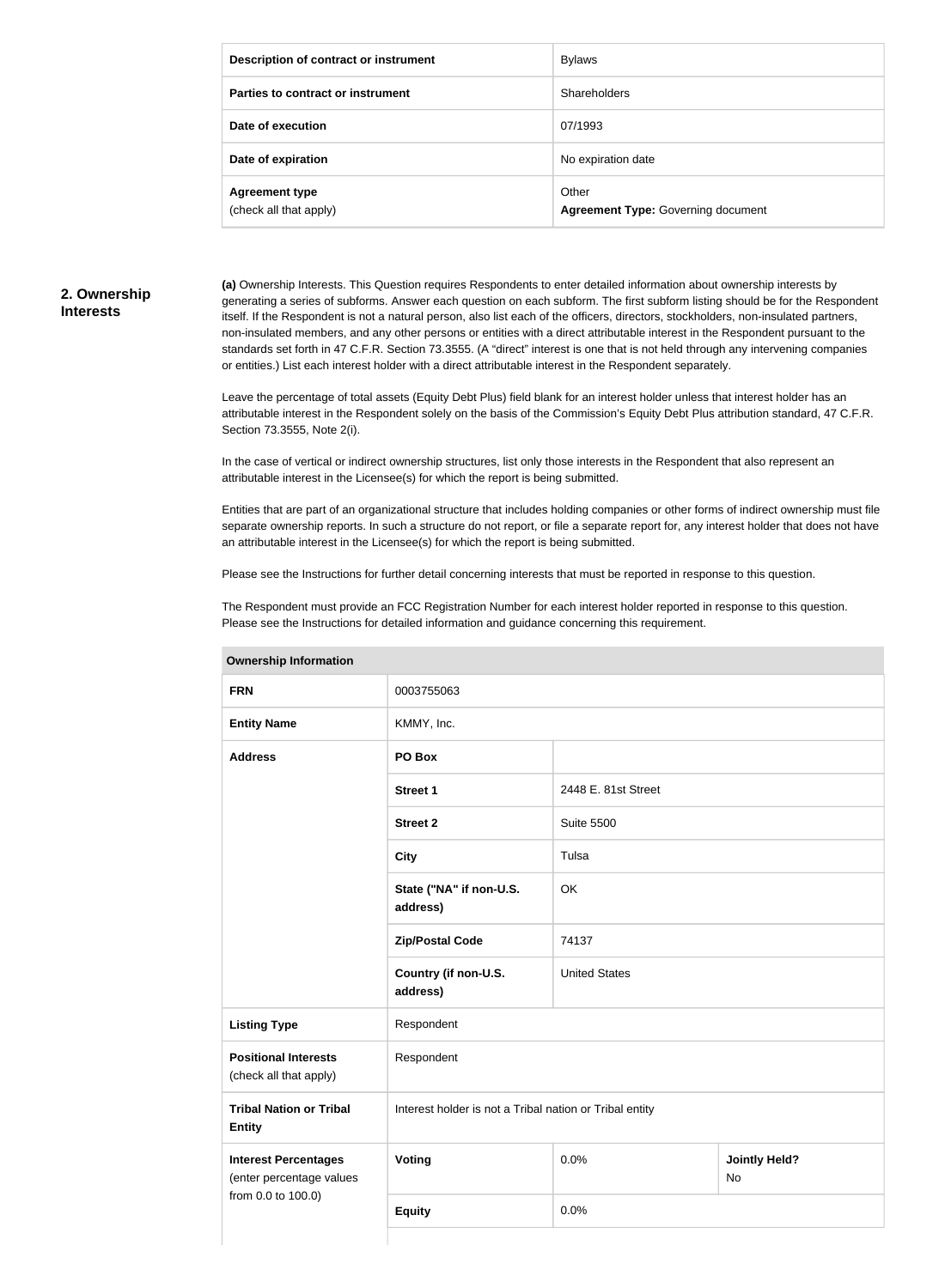|                                                                                      | <b>Total assets (Equity Debt</b><br>Plus) | $0.0\%$ |  |
|--------------------------------------------------------------------------------------|-------------------------------------------|---------|--|
| Does interest holder have an attributable interest in one or more broadcast stations |                                           | No      |  |

**that do not appear on this report?**

No

| <b>Ownership Information</b>                                                                |                                                         |                                                      |  |  |  |
|---------------------------------------------------------------------------------------------|---------------------------------------------------------|------------------------------------------------------|--|--|--|
| <b>FRN</b>                                                                                  | 0024185530                                              |                                                      |  |  |  |
| <b>Entity Name</b>                                                                          |                                                         | David P. Stephens Trust (David P. Stephens, Trustee) |  |  |  |
| <b>Address</b>                                                                              | PO Box                                                  |                                                      |  |  |  |
|                                                                                             | <b>Street 1</b>                                         | 2448 E. 81st Street                                  |  |  |  |
|                                                                                             | <b>Street 2</b>                                         | <b>Suite 5500</b>                                    |  |  |  |
|                                                                                             | <b>City</b>                                             | Tulsa                                                |  |  |  |
|                                                                                             | State ("NA" if non-U.S.<br>address)                     | OK                                                   |  |  |  |
|                                                                                             | <b>Zip/Postal Code</b>                                  | 74137                                                |  |  |  |
|                                                                                             | Country (if non-U.S.<br>address)                        | <b>United States</b>                                 |  |  |  |
| <b>Listing Type</b>                                                                         | Other Interest Holder                                   |                                                      |  |  |  |
| <b>Positional Interests</b><br>(check all that apply)                                       | Stockholder                                             |                                                      |  |  |  |
| <b>Tribal Nation or Tribal</b><br><b>Entity</b>                                             | Interest holder is not a Tribal nation or Tribal entity |                                                      |  |  |  |
| <b>Interest Percentages</b><br>(enter percentage values                                     | Voting                                                  | 100.0%<br><b>Jointly Held?</b><br>No                 |  |  |  |
| from 0.0 to 100.0)                                                                          | <b>Equity</b>                                           | 1.0%                                                 |  |  |  |
|                                                                                             | <b>Total assets (Equity Debt</b><br>Plus)               | 0.0%                                                 |  |  |  |
| Does interest holder have an attributable interest in one or more broadcast stations<br>Yes |                                                         |                                                      |  |  |  |

**that do not appear on this report?**

| <b>Ownership Information</b> |                                     |                      |  |
|------------------------------|-------------------------------------|----------------------|--|
| <b>FRN</b>                   | 0019435387                          |                      |  |
| <b>Name</b>                  | David P. Stephens                   |                      |  |
| <b>Address</b>               | PO Box                              |                      |  |
|                              | <b>Street 1</b>                     | 2448 E. 81st Street  |  |
|                              | <b>Street 2</b>                     | <b>Suite 5500</b>    |  |
|                              | <b>City</b>                         | Tulsa                |  |
|                              | State ("NA" if non-U.S.<br>address) | OK                   |  |
|                              | <b>Zip/Postal Code</b>              | 74137                |  |
|                              | Country (if non-U.S.<br>address)    | <b>United States</b> |  |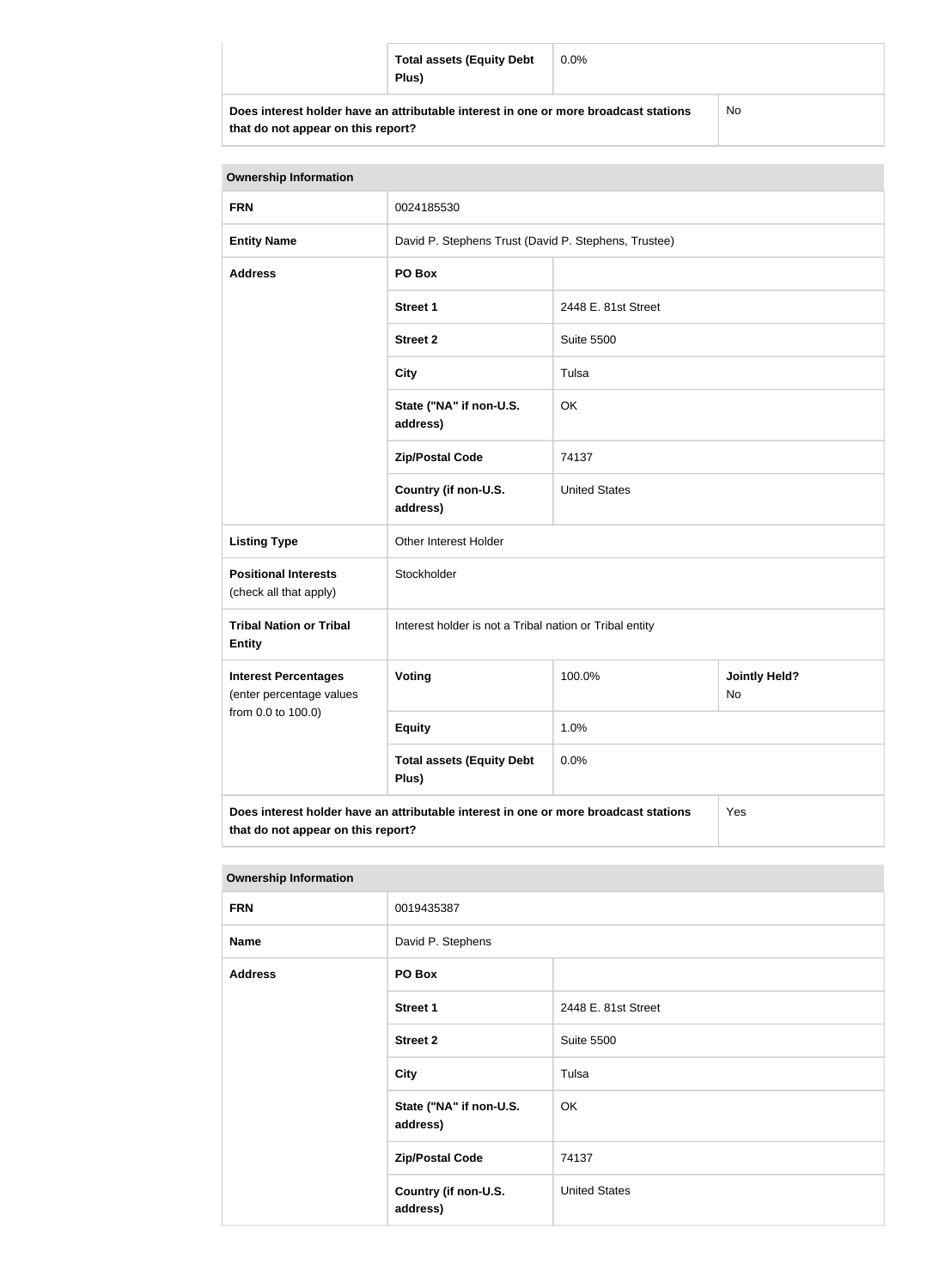| <b>Listing Type</b>                                                                                | Other Interest Holder                     |                        |                            |  |
|----------------------------------------------------------------------------------------------------|-------------------------------------------|------------------------|----------------------------|--|
| <b>Positional Interests</b><br>(check all that apply)                                              | Officer, Director                         |                        |                            |  |
| Citizenship, Gender,<br><b>Ethnicity, and Race</b><br><b>Information (Natural</b><br>Persons Only) | <b>Citizenship</b>                        | <b>US</b>              |                            |  |
|                                                                                                    | Gender                                    | Male                   |                            |  |
|                                                                                                    | <b>Ethnicity</b>                          | Not Hispanic or Latino |                            |  |
|                                                                                                    | Race                                      | White                  |                            |  |
| <b>Interest Percentages</b><br>(enter percentage values<br>from 0.0 to 100.0)                      | <b>Voting</b>                             | 0.0%                   | <b>Jointly Held?</b><br>No |  |
|                                                                                                    | <b>Equity</b>                             | 0.0%                   |                            |  |
|                                                                                                    | <b>Total assets (Equity Debt</b><br>Plus) | 0.0%                   |                            |  |
| Does interest holder have an attributable interest in one or more broadcast stations<br>Yes        |                                           |                        |                            |  |

**that do not appear on this report?**

Yes

| 0019435460                                |                        |                            |
|-------------------------------------------|------------------------|----------------------------|
| Tina K. Stephens                          |                        |                            |
| PO Box                                    |                        |                            |
| <b>Street 1</b>                           | 2448 E. 81st Street    |                            |
| <b>Street 2</b>                           | <b>Suite 5500</b>      |                            |
| <b>City</b>                               | Tulsa                  |                            |
| State ("NA" if non-U.S.<br>address)       | OK                     |                            |
| <b>Zip/Postal Code</b>                    | 74137                  |                            |
| Country (if non-U.S.<br>address)          | <b>United States</b>   |                            |
| Other Interest Holder                     |                        |                            |
| Officer, Director                         |                        |                            |
| <b>Citizenship</b>                        | US                     |                            |
| Gender                                    | Female                 |                            |
| <b>Ethnicity</b>                          | Not Hispanic or Latino |                            |
| Race                                      | White                  |                            |
| Voting                                    | 0.0%                   | <b>Jointly Held?</b><br>No |
| <b>Equity</b>                             | 0.0%                   |                            |
| <b>Total assets (Equity Debt</b><br>Plus) | 0.0%                   |                            |
|                                           |                        |                            |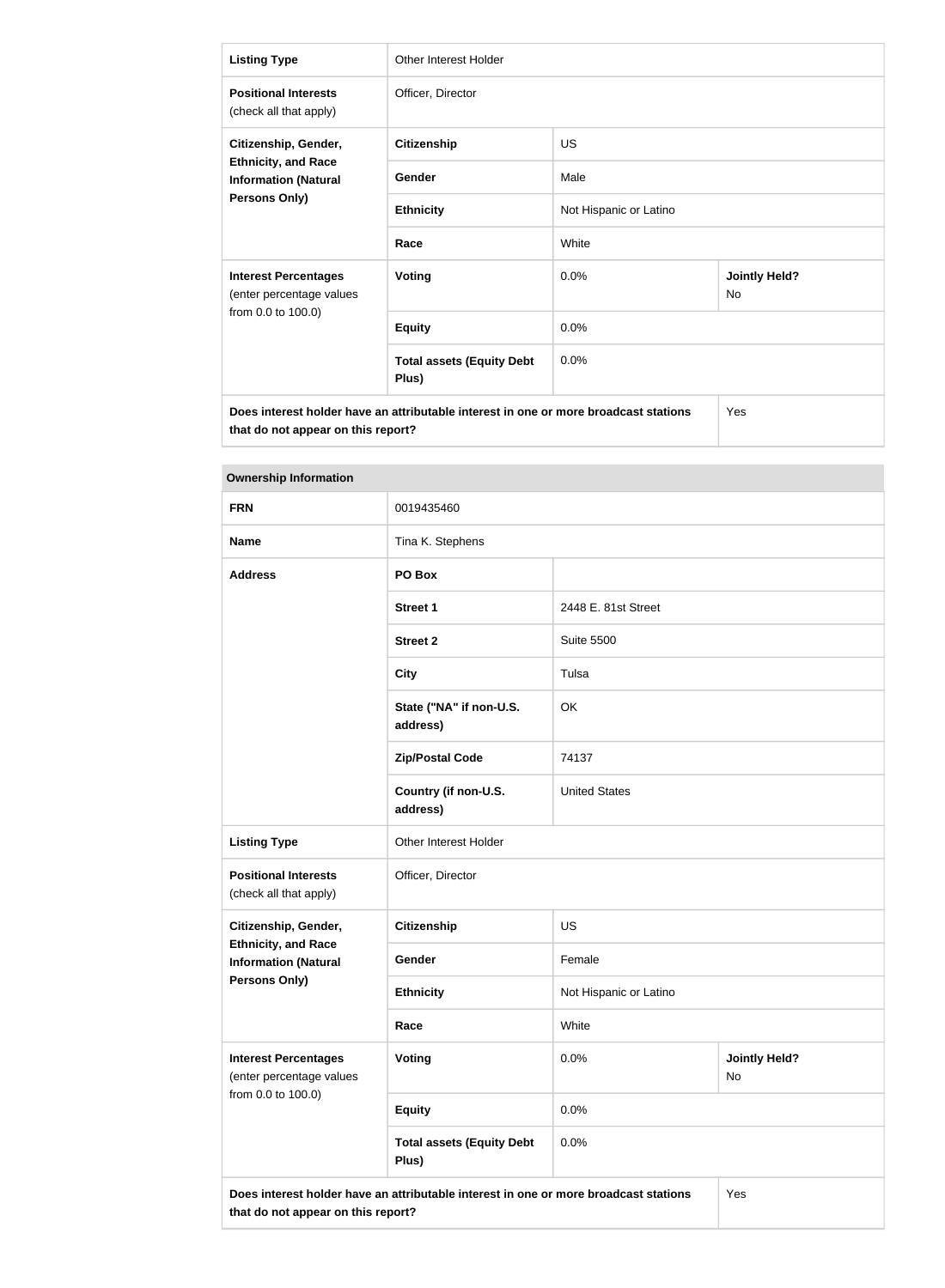|           | (c) Does the Respondent or any reported interest holder         |
|-----------|-----------------------------------------------------------------|
|           | hold an attributable interest in any newspaper entities in      |
|           | the same market as any station for which this report is         |
|           | filed, as defined in 47 C.F.R. Section 73.3555?                 |
|           | If "Yes," provide information describing the interest(s), using |
|           | EITHER the subform OR the spreadsheet option below.             |
|           | Respondents with a large number (50 or more) of entries to      |
|           | submit should use the spreadsheet option.                       |
|           |                                                                 |
|           | NOTE: Spreadsheets must be submitted in a special XML           |
|           | Spreadsheet format with the appropriate structure that is       |
|           | specified in the documentation. For instructions on how to      |
|           | use the spreadsheet option to complete this question            |
|           | (including templates to start with), please Click Here.         |
|           | If using the subform, leave the percentage of total assets      |
|           | (Equity Debt Plus) field blank for an interest holder unless    |
|           | that interest holder has an attributable interest in the        |
|           | newspaper entity solely on the basis of the Commission's        |
|           | Equity Debt Plus attribution standard, 47 C.F.R. Section        |
|           | 73.3555, Note 2(i). If using an XML Spreadsheet, enter "NA"     |
|           | into the percentage of total assets (Equity Debt Plus) field    |
|           | for an interest holder unless that interest holder has an       |
|           | attributable interest in the newspaper entity solely on the     |
|           | basis of the Commission's Equity Debt Plus attribution          |
| standard. |                                                                 |
|           | The Respondent must provide an FCC Registration Number          |
|           | for each interest holder reported in response to this           |
|           | question. Please see the Instructions for detailed information  |
|           | and guidance concerning this requirement.                       |

**(d) Are any of the individuals listed as an attributable interest holder in the Respondent married to each other or related to each other as parentchild or as siblings?** Yes

If "Yes," provide the following information for each such the relationship.

#### **Family Relationships**

| <b>FRN</b>   | 0019435387 | <b>Name</b> | David P Stephens |
|--------------|------------|-------------|------------------|
| <b>FRN</b>   | 0019435460 | <b>Name</b> | Tina K Stephens  |
| Relationship | Spouses    |             |                  |

| (e) Is Respondent seeking an attribution exemption for any officer or director with<br>duties wholly unrelated to the Licensee(s)?                                                                                             | No |
|--------------------------------------------------------------------------------------------------------------------------------------------------------------------------------------------------------------------------------|----|
| If "Yes," complete the information in the required fields and submit an Exhibit fully describing<br>that individual's duties and responsibilities, and explaining why that individual should not be<br>attributed an interest. |    |